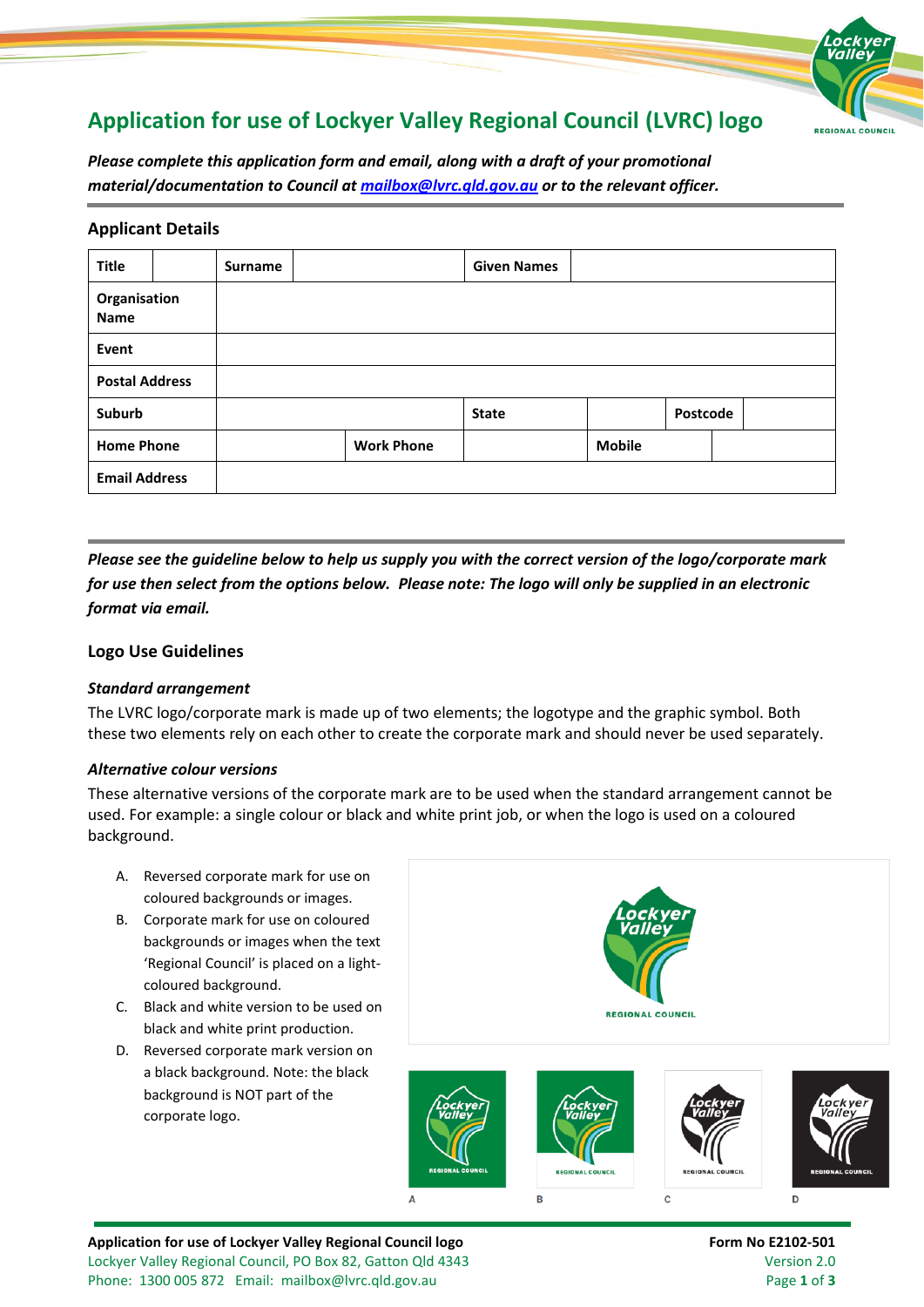#### **How not to use the corporate mark/logo**

All the elements of the corporate mark have been carefully considered. To maintain the integrity of the logo under NO circumstance may any of the following changes apply.

Note: If you have any doubts about applying the corporate mark correctly, and your application is not included in these guidelines please contact LVRC.

- A. CHANGE COLOUR Never change the colour of the corporate mark. Correct colour variations of the logo can be viewed one page 1 'Alternative colour versions'.
- B. MOVE ELEMENTS Never separate, remove or rotate any of the elements of the corporate mark.
- C. CHANGE FONT Never change the logotype. The logotype has been modified to create its unique look.
- D. STRETCH HORIZONTALLY OR VERTICALLY Never distort the corporate mark in any way.
- E. OUTLINE Never create outlines of any of the elements of the corporate mark.
- F. OVERLAY ON IMAGE Never place the corporate mark over a contrasting image obscuring the legibility and integrity of the logo.